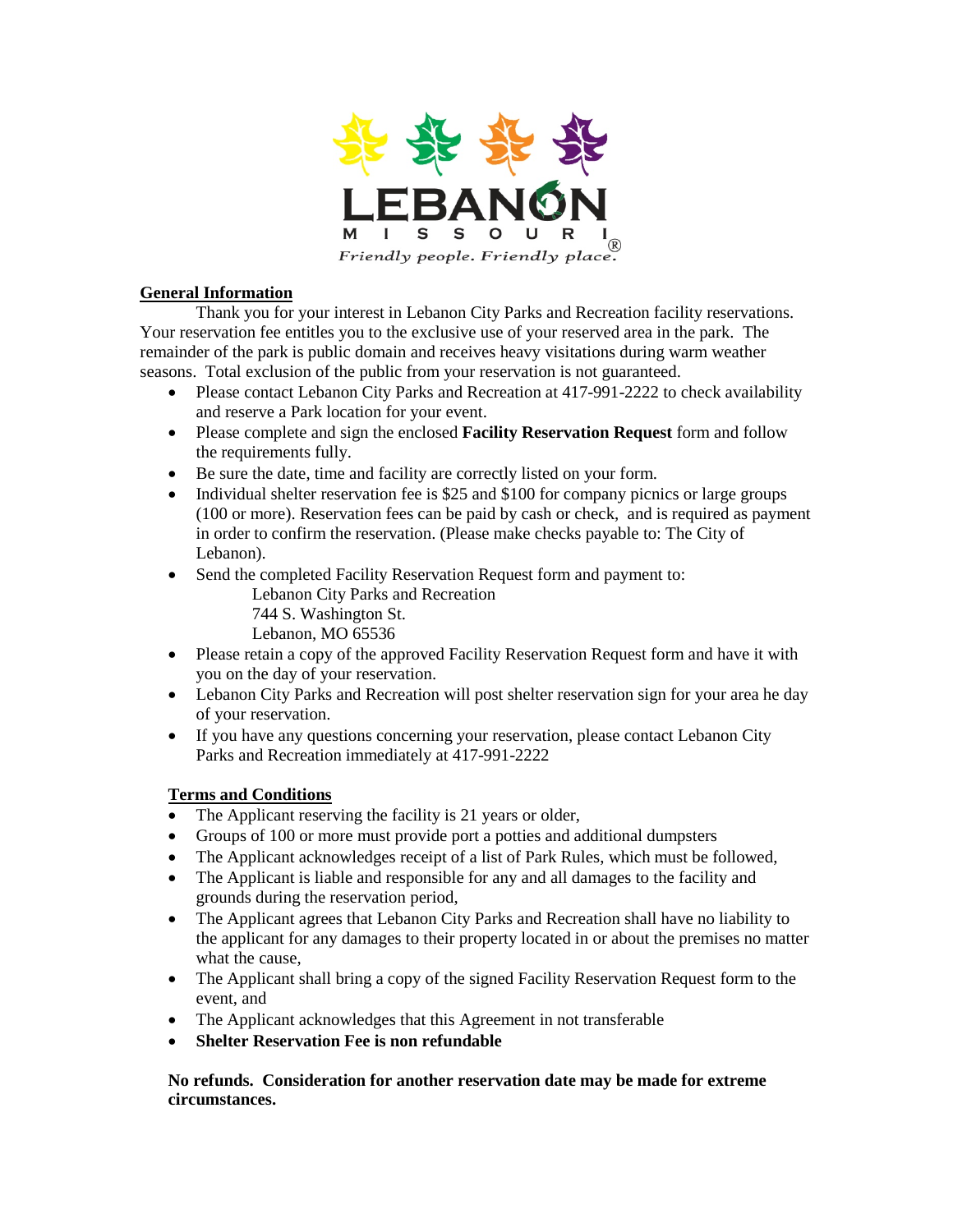## **Park Rules**

(Abbreviated – if you have a question please ask for the complete version of the park rules)

- 1. Park Hours 5:30 am 10:30 pm, unless permission is otherwise granted.
- 2. Alcohol is not permitted in the parks.
- 3. Fire is permitted in the park grills only.
- 4. All trash must be deposited in appropriate receptacles.
- 5. Disturbing wildlife in the parks is strictly prohibited. Domestic animals must be entirely confined to a cage or on a leash not to exceed 8 ft. in length. Pet waste must be disposed in an appropriate litter container.
- 6. It is strictly prohibited to disturb any vegetation or tree within the parks.
- 7. Parking is permitted in designated areas only. PLEASE DO NOT DRIVE IN THE GRASS
- 8. It is strictly prohibited for any person(s) within any park to swim in any ponds within the jurisdiction of the City Parks and Recreation Department
- 9. It is strictly prohibited for any person(s) within any park to use or erect such equipment as booths, air-filled devises, and tethered items such as hot-air balloons, except with a specific permit issued by the City Parks and Recreation Department.
- 10. It is strictly prohibited for any person(s) within any park to erect any sign, poster, or banner, except in accordance with a specific permit issued by the City Parks and Recreation Department.

It is understood that no person, group, or organization has any vested right to the exclusive use of a park property. The use of any park property is subjected to availability and approval by the Lebanon Parks and Recreation Department (the "Department"), subject to the policies, rules, and guidelines of the Lebanon City Parks and Recreation (the "Rules"). All reservation requests and paperwork related to it must be received by the Department before the requested usage date. It is understood that the Department – sponsored activities have priority over all other activities in using park facilities and this permit is subject to cancellation in the event of an emergency.

If a Facility Reservation permit is granted, the user agrees to be responsible for any accidents or injuries sustained by any person(s) attending or participating in the program or activity at the park.

All users agree to adhere to the Rules, applicable federal, state, and local laws, and any specific guidelines outlined in the Facility Reservation Permit. A minimum of one adult chaperone (age 18 and above) is required for every ten youth (age 17 and under) in attendance at the activity. The undersigned hereby acknowledges receipt of the Rules.

I have read the Terms and Conditions and Park Rules and, as representative of the group making this request, I do agree to abide by these rules.

\_\_\_\_\_\_\_\_\_\_\_\_\_\_\_\_\_\_\_\_\_\_\_\_\_\_\_\_\_\_\_\_\_\_\_\_\_\_\_\_\_\_\_\_\_\_\_\_\_\_\_\_\_\_\_\_\_\_\_\_\_\_\_.

Signed Name of the Authorized Representative

\_\_\_\_\_\_\_\_\_\_\_\_\_\_\_\_\_\_\_\_\_\_\_\_\_\_\_\_\_\_\_\_\_\_\_\_\_\_\_\_\_\_ Printed Name of the Authorized Representative

(\_\_\_\_\_)\_\_\_\_\_\_\_\_\_\_\_\_-\_\_\_\_\_\_\_\_\_\_\_\_\_ (\_\_\_\_\_\_)\_\_\_\_\_\_\_\_\_\_\_\_\_\_\_\_\_\_\_\_\_\_\_\_\_\_\_

**Secondary Phone Number**